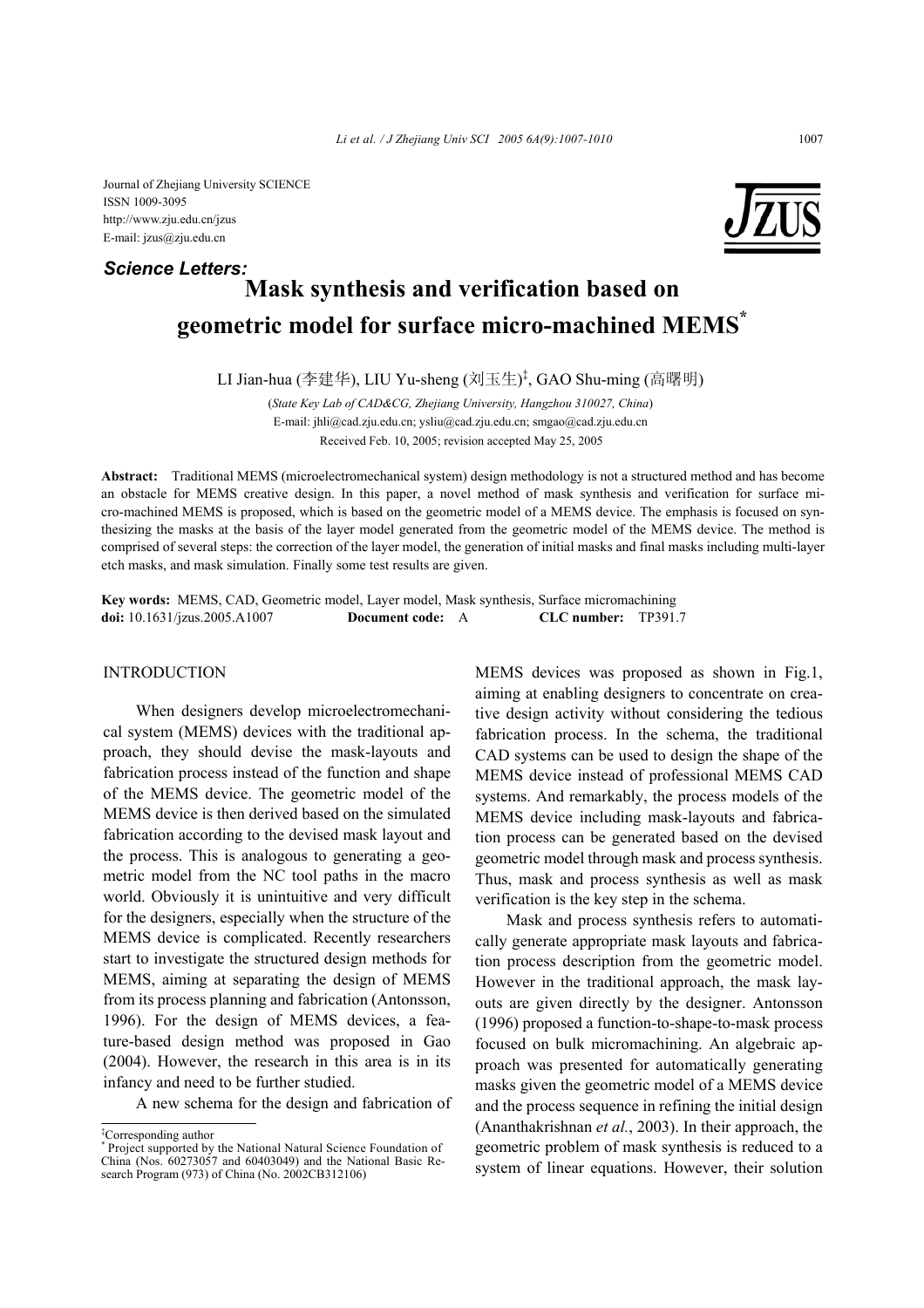

**Fig.1 A new schema for MEMS device design**

did not involve the property of materials, and is limited to volume modelling. In the feature-based design method (Gao, 2004), the mask layouts are generated from the fabrication features mapped from the design features. But, with this method, the design is still focused on layers of a MEMS device and there is need to develop a specific design tool.

In the proposed schema, a novel method of mask synthesis and verification for widely-used surface micro-machined MEMS is proposed whose overview is shown in Fig.2. In this method, the geometric model of the MEMS devices is preprocessed to automatically get the layer model that includes all the process layers involved in the fabrication of a MEMS device (Li *et al.*, 2005). After that, the mask and process synthesis based on the geometric model is reduced to that based on the layer model. In consequence, the process of mask synthesis and verification can be outlined into four steps: the correction of the layer model, generation of the initial masks and process sequence, generation of the final masks and process sequence including multi-layer etch, and simulation of the masks and process sequence. Here there is no any information about initial masks and process description. Especially, the current method is limited to the MUMPs (Koester *et al.*, 2002). In MUMPs, multi-layer etch is exactly based on the material property, i.e. it is etch-to-material etch which etches through more than one layer having the same



**Fig.2 A schematic overview of the proposed method** 

material property until a different material is reached.

The first step, the correction of the layer model, is to accurately express the influence of etch-to-material etch in layer model, and then to evaluate the manufacturability of the layer model.

Generally, for an etch-to-material etch which etches two layers  $L_1$  and  $L_2$ , the layer between  $L_1$  and *L*2 should not appear in the etching area. However, the sacrificial layers that are completely generated in layer modelling may occupy the etching area of some etch-to-material etch. So the influence of etch-to-material etch should be accurately expressed through correcting the layer model. Analyses of the characteristics of sacrificial layers and etch-to-material etch show two specific properties that can be used as the criteria for correcting the layer model:

(a) The contact area of the two structural layers (called  $L_1$  and  $L_2$ ) between which there is a sacrificial layer (called *L*3) should not overlap any solid of *L*3, and the area where the  $L_1$  need to be supported and the area the *L*2 need to be protected should overlap or be overlapped by a sacrificial layer.

(b) There is a hint between the solid model and the corresponding layer model for the etch-to-material etch, i.e., one vertical face in the solid model corresponding with some faces in the layer model. And the projection of the specific face on the MBF (the top face of the substrate of a MEMS device) is called the dividing line. As shown in Fig.3, the face  $F_1$  and face  $F_2$ , as well as the edge  $E_1$ , are the hints of



**Fig.3 The hint of etch-to-material etch**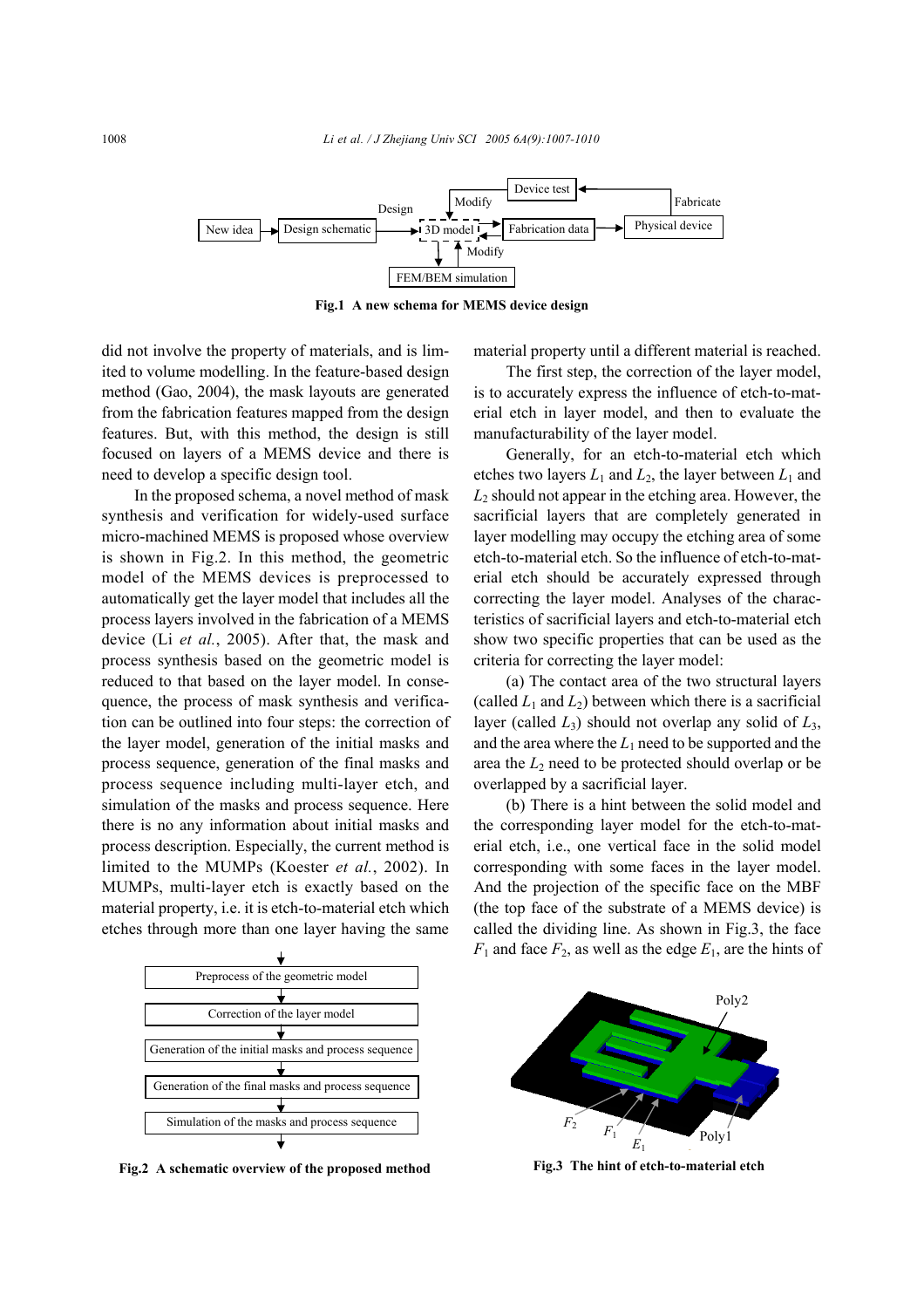one etch-to-material etch which etch both Poly1 and Poly2.

Based on the above properties, the correction of the layer model is described and divided into three steps for the three layers: (1) If the boundary on one sub etching area consists of all dividing lines, it is a multi-etching area; (2) If the boundary on one sub etching area involves some dividing lines, keep or delete the specific area in the above property (a), and the remaining part is a multi-etching area; (3) All the multi-etching areas are removed from the sacrificial layer.

It is noticeable that the layer model should be corrected once the sacrificial layers are created.

After the layer model is corrected, it must be evaluated to avoid manufacturability problems. The manufacturability of layer model involves the release of sacrificial material, the contact of all layers and the manufacturability of etching, etc. If there is any manufacturability problem, some redesign suggestions are generated based on evaluation results and the interference solid which records the evaluation information, and presented for the designer to refine the initial design.

The second step is to generate the initial masks and process sequence that are based on the layers in the layer model without manufacturability problems. Specially, the masks are created from the solids of the layers, and the process sequence is based on the layer sequence of the layer model, which is comprised of a list of process items including the type of the operation, the height, material, etc. In addition, each layer in this study is regarded as one deposit operation, an etch-to-layer etch and/or the combination of several etch-to-depth etches. Obviously the deposit operation needs no mask. The mask of the etch-to-layer etch is directly generated through projecting the solid of the layer onto the MBF. The masks of the etch-to-depth etch are generated by the following three steps: (1) Get the etching body; (2) Project the etching body onto the MBF to generate the etching area; (3) Perform a Boolean subtract on the depositing region and the generated etching area.

All the process items of the process sequence are created according to the type of operation.

In this step, the etch-to-material mask and process item is not considered. And it is noticeable that not all etch-to-layer etches created in this step are exactly the wanted etch-to-layer etches, and among them, some may not be single-layer etches. Therefore the masks and process sequence should be refined to include multi-layer etch mask based on the initial masks and process sequence.

For the etch-to-material etch, it can be seen that there is a specific property: supposing there are three layers  $L_1$ ,  $L_2$ ,  $L_3$ , and  $L_1$  has the same material property as *L*3, if there is an etch-to-material etch which etches both  $L_1$  and  $L_3$ , the following cases must appear: (1) Intersection area *I* of the etching areas (the complement of the mask) of  $L_1$  and  $L_2$ . A sub area  $F_1$ of *I* is equal to a sub area  $F_2$  of the etching area of  $L_3$ . Here,  $F_1$  and  $F_2$  are created in one etch-to-material etch; (2) A sub area  $F_1$  of *I* is less than a sub area  $F_2$  of the etching area of  $L_3$ . Here,  $F_1$  and  $F_2$  are created in one etch-to-material etch, but  $L_3$  is more etched than *L*1; (3) The other cases do not reflect any etch-to-material etches.

Based on the above analyses, an algorithm is developed to generate multi-layer etches masks and the final masks and process sequence through the Boolean operation of the etch-to-layer masks and etching areas. The process is illustrated with an example shown in Fig.4, where  $(a)$   $\sim$   $(c)$  are three initial masks for three different layers, and the etching area of Poly2 and the intersection of the etching areas of Poly1 and Ox2 are respectively shown in (d) and (e). And the final mask of Poly1 is shown in (f) while the process item related to Poly2 etching is changed an 'etch-to-material' type of etch.



**Fig.4 The generation of the final mask: (a) Initial mask of Poly1; (b) Initial mask of Ox2; (c) Initial mask of Poly2; (d) Etching area of Poly2; (e) Intersection of the etching areas of Poly1 and Ox2; (f) The final mask of Poly1** 

Once the final masks and process sequence are created, the process sequence is output to a process descript file which can be further used to conduct mask verification.